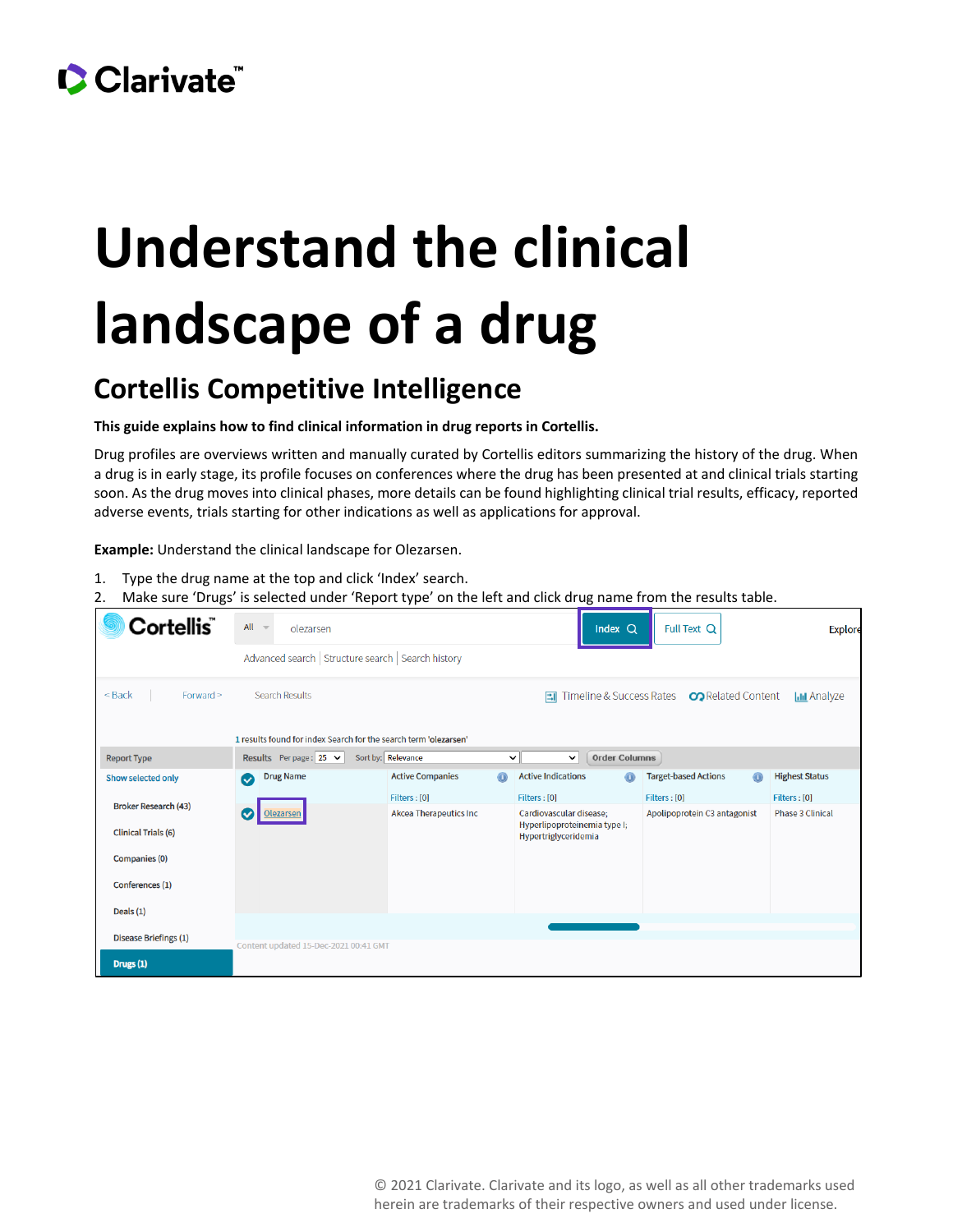## Clarivate

#### 3. Select 'Development Profile' tab from the menu on the left to read the history of the drug.

| $<$ Back<br>Forward $>$         | <b>Drug Report</b>                                                                                                                        | $\triangle$ Alert<br>Timeline & Success Rates<br>$\mathbb{E}$                                                                                                                                                                                                                                                                                                                                                                                                                                                                      |  |  |  |  |
|---------------------------------|-------------------------------------------------------------------------------------------------------------------------------------------|------------------------------------------------------------------------------------------------------------------------------------------------------------------------------------------------------------------------------------------------------------------------------------------------------------------------------------------------------------------------------------------------------------------------------------------------------------------------------------------------------------------------------------|--|--|--|--|
| Olezarsen                       |                                                                                                                                           | Paragraphs in drug profiles start with month/year followed by                                                                                                                                                                                                                                                                                                                                                                                                                                                                      |  |  |  |  |
| Snapshot                        | Search Terms & Synonyms<br>$<$ Previo<br>Highlight<br>└                                                                                   | the update/news and source of the information at the end.                                                                                                                                                                                                                                                                                                                                                                                                                                                                          |  |  |  |  |
| <b>Latest Press Releases</b>    | <b>DEVELOPMENT PROFILE</b>                                                                                                                |                                                                                                                                                                                                                                                                                                                                                                                                                                                                                                                                    |  |  |  |  |
| <b>Latest Event Transcripts</b> |                                                                                                                                           | New Content: Highlight Off $\vee$ O                                                                                                                                                                                                                                                                                                                                                                                                                                                                                                |  |  |  |  |
| <b>Broker Research Reports</b>  | Summary                                                                                                                                   |                                                                                                                                                                                                                                                                                                                                                                                                                                                                                                                                    |  |  |  |  |
| <b>Development Profile</b>      |                                                                                                                                           | Akcea, a wholly-owned subsidiary of Ionis Pharmaceuticals (formerly Isis Pharmaceuticals), is developing Olezarsen (AKCEA-APOCIII-LRx, ISIS-678354; IONIS-APOCIII-LRx;<br>formerly ISIS-APOCIII-LRx), an inhibitor of apolipoprotein C-III (apo-CIII) production, using Ionis' advanced Ligand Conjugated Antisense (LICA) technology, for the potential<br>treatment of hypertriglyceridemia (HTG) including familial chylomicronemia syndrome (FCS) [1644153], [1722606], [1730651], [1731462], [1778325], [1890876], [1976596], |  |  |  |  |
| <b>Summary</b>                  |                                                                                                                                           | [1995320], [2235522], [2559559]. In December 2020, a phase III trial was initiated in patients with FCS [2334320], [2370288]; later that month, phase III data were expected in<br>2023 [2375474]; this was still the case December 2021 [2580196]. In November 2021, another phase III trial was expected to begin later that month for Familial<br>Chylomicronemia Syndrome (FCS). At that time, the trial was expected to complete in March 2025 [2572916]. In November 2021, a phase III trial (CORE) for severe               |  |  |  |  |
| Patents & Generics              |                                                                                                                                           | hypertriglyceridemia (sHTG) was initiated [2558791]; in December 2021, data from phase III trial in sHTG was expected in 2024 [2580196]. In January 2020, the company<br>expected to file a NDA for FCS from 2021 to 2025 [2237211]; in November 2020, this was still the case and the company also expected to file a NDA for severe                                                                                                                                                                                              |  |  |  |  |
| <b>Regulatory</b>               |                                                                                                                                           | hypertriglyceridemia from 2021 to 2025 [2357588]. In December 2020, the company expected to file a NDA for FCS in 2023 and for triglyceride-driven disease in 2024 [2375474].<br>In December 2021, Ionis expected to have the products in the market for FCS and sHTG in early to mid 2020's [2580196].                                                                                                                                                                                                                            |  |  |  |  |
| • Postmarketing                 | In January 2017, Novartis gained an exclusive and worldwide option to develop and                                                         | Click blue links to see the source of information.                                                                                                                                                                                                                                                                                                                                                                                                                                                                                 |  |  |  |  |
| <b>Premarketing</b>             | and prior to initiation of a phase III trial [1890448]. However, in December 2019, fo<br>and Akcea retained rights to the drug [2230244]. |                                                                                                                                                                                                                                                                                                                                                                                                                                                                                                                                    |  |  |  |  |

#### 4. Click 'Premarketing' to read highlights from clinical trials.

| Premarketing                                 | Regulatory                                                                                                                                                                                                                                                                                                                                                                                                                                                                                                                                     |                                         |
|----------------------------------------------|------------------------------------------------------------------------------------------------------------------------------------------------------------------------------------------------------------------------------------------------------------------------------------------------------------------------------------------------------------------------------------------------------------------------------------------------------------------------------------------------------------------------------------------------|-----------------------------------------|
| <b>Preclinical</b><br>Additional Information | In January 2020, the company expected to file a NDA for FCS from 2021 to 2025 [2237211]. In November 2020, this was still the case and the company also expected to file a NDA<br>for severe hypertriglyceridemia from 2021 to 2025 [2357588]. In December 2020, the company expected to file a NDA for FCS in 2023 and for triglyceride-driven disease in 2024 [<br>2375474 ]. [2375474]. In December 2021, Ionis expected to have the products in the market for FCS and sHTG in early to mid 2020's [2580196].                              |                                         |
| <b>Literature Review</b>                     | Premarketing                                                                                                                                                                                                                                                                                                                                                                                                                                                                                                                                   | Latest updates can be found at the top. |
| <b>Development Status</b>                    | <b>PHASE III</b>                                                                                                                                                                                                                                                                                                                                                                                                                                                                                                                               |                                         |
| <b>Regulatory Designations</b>               | In November 2021, a single group assignment, open-label phase III trial (NCT05130450; ISIS 678354-CS13; 2021-003280-95) was expected to begin later that month to evaluate<br>efficacy of AKCEA-APOCIII-LRx administered subcutaneously to patients (expected n = 60) with Familial Chylomicronemia Syndrome (FCS). The primary endpoint was percent                                                                                                                                                                                           |                                         |
| <b>Milestones</b>                            | change from baseline in fasting TG at 6 months (average of weeks 23, 25, and 27) compared to baseline. At that time, the trial was expected to complete in March 2025 [2572916]                                                                                                                                                                                                                                                                                                                                                                |                                         |
| <b>Chemical Structures</b>                   | In December 2020, a phase III study in triglyceride-driven disease was expected to be initiated in the 2H 2021 [2375474]; in January 2021, the company expected to initiate a<br>second phase III study in a second cardiovascular indication in 2H 2021 [2392153], [2411615]; in June 2021, a phase III trial in severe hypertriglyceridemia (SHTG) was planned                                                                                                                                                                               |                                         |
| <b>Drug Names</b>                            | for 2H 2021; at that time, phase III data from that trial were expected in 2024 [2467264]. In October 2021, a multicenter, randomized, double-blind, placebo-controlled, phase III<br>study (NCT05079919; ISIS 678354-CS5; 2021-002192-19) was planned to initiate in the US in November 2021, to evaluate the efficacy of ISIS-678354 in patients (expected n = 450)<br>with severe hypertriglyceridemia. The primary endpoint was percentage change from baseline in fasting TG at 6 months compared to placebo. At that time, the trial was |                                         |
| Sales and Forecasts                          | expected to complete in July 2024 [2563808]. In November 2021, the registrational trial (CORE) was initiated [2559559], [2558791]. In December 2021, data from phase III trial<br>in severe hypertriglyceridemia was expected in 2024 [2580196].                                                                                                                                                                                                                                                                                               |                                         |
| <b>Clinical Trials</b>                       | In May 2020, a phase III study in patients with FCS was to begin 2020 [2274540]. In August 2020, the trial was expected to begin later that year [2312681]. In September 2020, an                                                                                                                                                                                                                                                                                                                                                              |                                         |
| <b>Deals and Patents</b>                     | interventional, multi-center, double-blind, randomized, parallel-assigned, double-masked, placebo-controlled phase III trial (NCT04568434; ISIS 678354-CS3; 2020-002536-67;<br>BALANCE) was expected to begin in October 2020 to assess the efficacy of AKCEA-APOCIII-LRx as compared to placebo on the percent change in fasting triglycerides (TG) from<br>baseline in patients (expected n = 60) with FCS. The primary endpoint measure was percent change from baseline in fasting TG at six months (average of weeks 23, 25, and 27)      |                                         |
| <b>SWOT Analysis</b>                         | compared to placebo. At that time, the trial was expected to complete in December 2022 [2334320]. In November 2020, the phase III study in patients with FCS was still expected<br>to begin in 2020 [2357588]. In December 2020, the trial was initiated [2334320], [2370288]. Later that month, phase III data were expected in 2023 [2375474]; this was still the                                                                                                                                                                            |                                         |
| Safety Intelligence                          | case in June 2021 [2467264]. In December 2021, phase III data were still expected for 2023 [2580196].                                                                                                                                                                                                                                                                                                                                                                                                                                          |                                         |